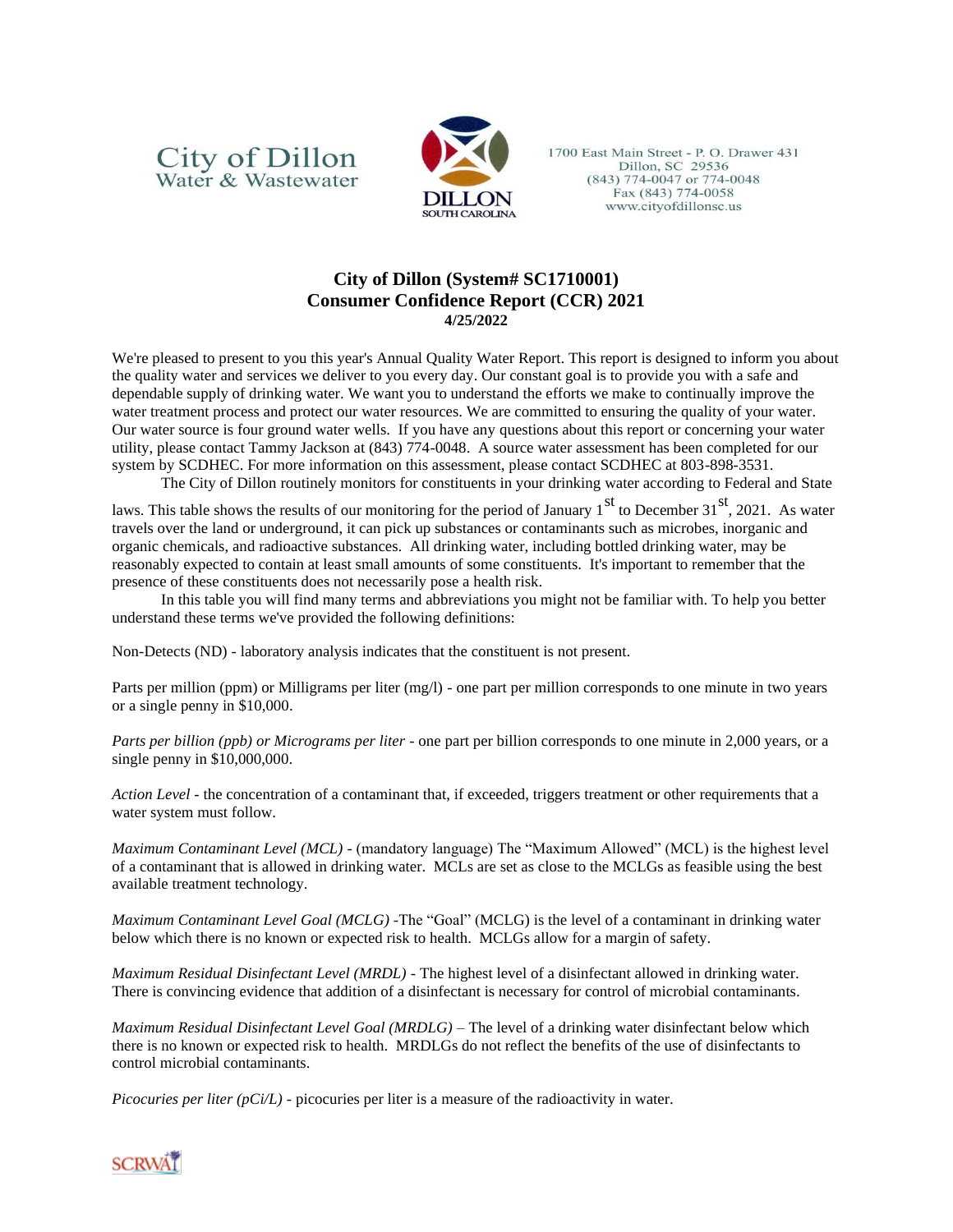## **TEST RESULTS City of Dillon (SC1710001)**

| <b>Lead and Copper</b>                             |                         |                                                         |                                                                                 |                               |                            |                                                                                                                                 |                                                                                                                  |
|----------------------------------------------------|-------------------------|---------------------------------------------------------|---------------------------------------------------------------------------------|-------------------------------|----------------------------|---------------------------------------------------------------------------------------------------------------------------------|------------------------------------------------------------------------------------------------------------------|
| Contaminant                                        | <b>Violation</b><br>Y/N | 90 <sup>th</sup><br>percentile                          | Unit<br><b>Measurement</b>                                                      | <b>MCLG</b>                   | <b>Action</b><br>Level     | <b>Sites</b><br>over<br>action<br>level                                                                                         | <b>Likely Source of</b><br>Contamination                                                                         |
| Copper<br>(2019)                                   | N                       | 0.55                                                    | ppm                                                                             | 1.3                           | 1.3                        | $\overline{0}$                                                                                                                  | Erosion of natural deposits;<br>Leaching from wood<br>preservatives; Corrosion of<br>household plumbing systems. |
| Lead<br>(2019)                                     | N                       | 0.38                                                    | ppb                                                                             | $\theta$                      | 15                         | $\Omega$                                                                                                                        | Corrosion of household<br>plumbing systems; Erosion of<br>natural deposits.                                      |
| <b>Regulated Contaminants</b>                      |                         |                                                         |                                                                                 |                               |                            |                                                                                                                                 |                                                                                                                  |
| <b>Disinfectants</b><br>and<br><b>Disinfectant</b> |                         | Level                                                   | Unit                                                                            |                               |                            |                                                                                                                                 |                                                                                                                  |
| <b>By-Products</b>                                 | <b>Violation</b>        | <b>Detected</b>                                         | <b>Measurement</b>                                                              | <b>MCLG</b>                   | <b>MCL</b>                 | <b>Possible Source</b>                                                                                                          |                                                                                                                  |
| Chlorine<br>(2021)                                 | N                       | 1.0<br>Range<br>$0.47 - 0.88$                           | ppm                                                                             | <b>MRDLG</b><br>$=4$          | $MRDL =$<br>$\overline{4}$ | Water additive used to control microbes                                                                                         |                                                                                                                  |
| Total<br>Trihalomethanes<br>(TTHM)                 | N                       | 2.0<br>Range<br>2.24-2.24                               | ppb                                                                             | No goal<br>for the<br>total   | 80                         | By-product of drinking water disinfection.                                                                                      |                                                                                                                  |
| Inorganic<br><b>Contaminants</b>                   |                         | Level                                                   | Unit<br><b>Measurement</b>                                                      |                               |                            | <b>Possible Source</b>                                                                                                          |                                                                                                                  |
| Barium<br>(2021)                                   | <b>Violation</b><br>N   | <b>Detected</b><br>0.079<br>Range<br>$0.051 -$<br>0.079 | ppm                                                                             | <b>MCLG</b><br>2              | <b>MCL</b><br>2            | Discharge of drilling wastes; Discharge<br>from metal refineries; Erosion of natural<br>deposits.                               |                                                                                                                  |
| Mercury<br>(2021)                                  | $\mathbf N$             | 0.84<br>Range<br>$0 - 0.84$                             | ppb                                                                             | $\overline{2}$                | $\overline{2}$             | Erosion of natural deposits; Discharge from<br>refineries and factories; Runoff from<br>landfills; Runoff from cropland         |                                                                                                                  |
| Fluoride<br>(2021)                                 | N                       | 0.71<br>Range<br>$0.21 - 0.71$                          | ppm                                                                             | $\overline{4}$                | 4.0                        | Erosion of natural deposits; Water additive<br>which promotes strong teeth; Discharge<br>from fertilizer and aluminum factories |                                                                                                                  |
| Sodium**<br>Unregulated<br>contaminant<br>(2021)   | ${\bf N}$               | 23<br>Range<br>$15 - 28$                                | ppm                                                                             | N/A                           | N/A                        | <b>Occurs Naturally</b>                                                                                                         |                                                                                                                  |
| Radioactive                                        |                         | Level<br><b>Detected</b>                                | Unit                                                                            |                               |                            |                                                                                                                                 |                                                                                                                  |
| <b>Contaminants</b><br>Beta/photon                 | <b>Violation</b><br>N   | 4.48                                                    | Measurement<br>pCi/L                                                            | <b>MCLG</b><br>$\overline{0}$ | <b>MCL</b><br>$50*$        | <b>Possible Source</b>                                                                                                          | Decay of natural and man-made deposits                                                                           |
| emitters<br>(2020)                                 |                         | Range<br>$0 - 4.48$                                     |                                                                                 |                               |                            |                                                                                                                                 |                                                                                                                  |
| Combined<br>Radium 226/228<br>(2020)               | ${\bf N}$               | 1.131<br>Range<br>$0.186 -$<br>1.131                    | pCi/L                                                                           | $\overline{0}$                | 5                          | Erosion of natural deposits.                                                                                                    |                                                                                                                  |
| Gross alpha<br>excluding radon<br>and uranium      | ${\bf N}$               | 2.5<br>Range<br>$0-2.5$                                 | pCi/L<br>*EPA considers 50 pCi/L to be the level of concern for beta particles. | $\boldsymbol{0}$              | 15                         |                                                                                                                                 | Erosion of natural deposits.                                                                                     |